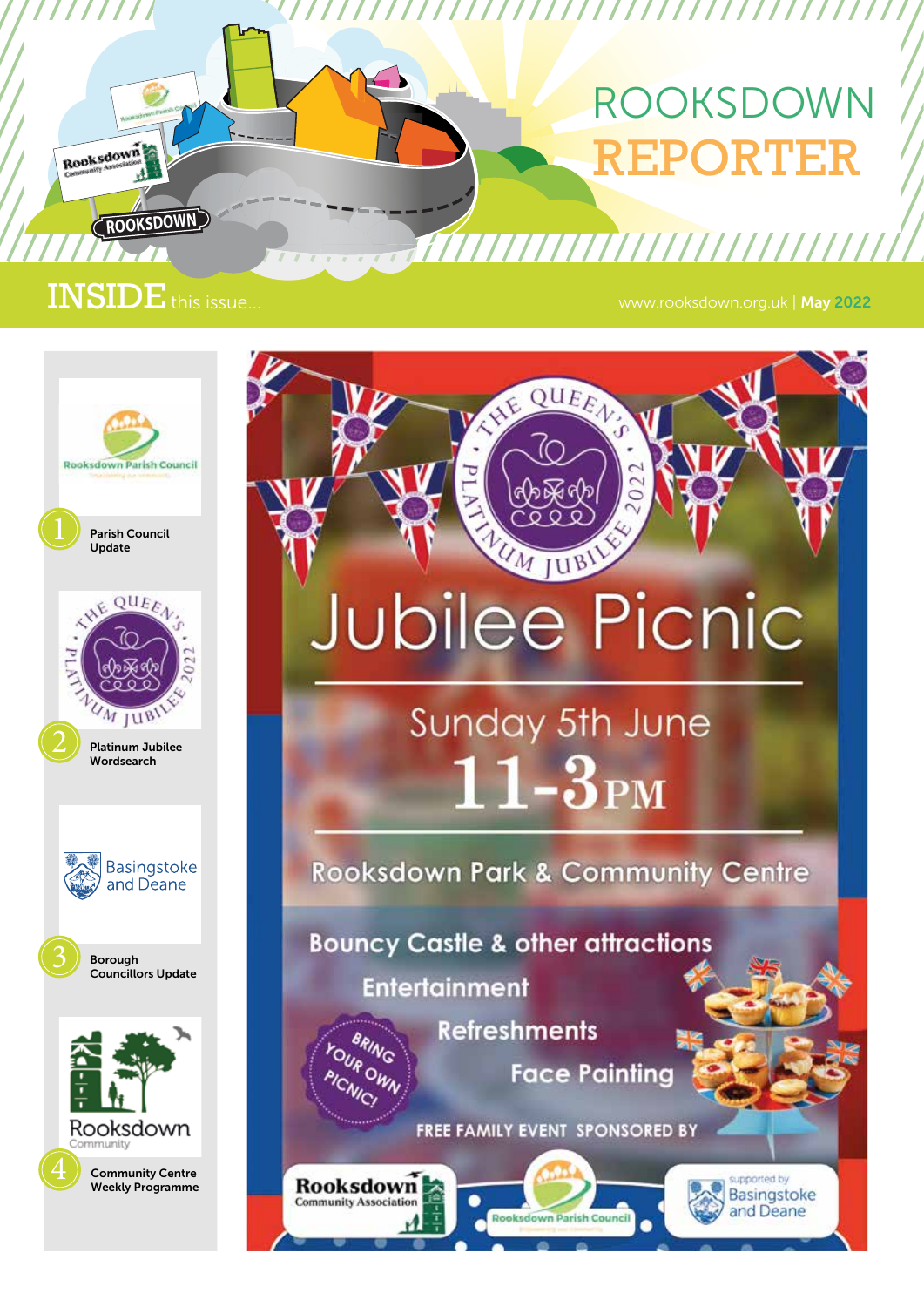# CHAIRMAN UPDATE

### Welcome to the 'Platinum Jubilee' edition of the Rooksdown Reporter.

The Parish Council is preparing to celebrate The Queen's Platinum Jubilee weekend and invites residents of the Parish to join us on Sunday 5th June 11am to 3pm at Rooksdown Park & Community Centre – Bring your family and picnic to enjoy the afternoon; with refreshments, children's entertainment, Bouncy Castle & other attractions & lots of fun.

This event is co-sponsored by the Rooksdown Community Association and supported with a grant from Basingstoke & Deane Borough Council.

It would be brilliant to see a big turn out from our community. Children attending will also receive a commemorative gift. Red, white and blue outfits are also encouraged!

It's been quite a while since our last Rooksdown Reporter so I thought it would be useful to let you know who we are, what we've been doing and what's in plan for the next 12 months.

#### WHO ARE ROOKSDOWN PARISH COUNCIL?

Rooksdown Parish Council is made up of a great group of people with a wide variety of talents and skills who have been working hard to make Rooksdown a great place to live.

We meet on the 4th Monday of the month (except in August & December) spending an average of 6 hours per month advising and helping to run Rooksdown Community. We all do our best to represent the interests of Rooksdown residents.

The names of the current Councillors are:

myself, Paul Mahoney, Doug How, (Vice-Chair), Dave Knights, Scott Mason, Jessica Lewis-Dalgarno, Gaynor Woods and Sarah Hoare.

Three previous councillors stood down at the May 2021 election – Paul Lovett, Jon Payne & Tim Botten – we are very grateful for all the effort they put into their time as councillors.

#### COVID IMPACT

2020 and 2021 saw severe disruption to all our lives with the COVID pandemic affecting all areas of our society.

We are extremely proud of the way our community has worked together to support their fellow residents at a time when many have been unable to spend time with family and friends. To all volunteers who have helped in any way, Thank You.

I would also like, on behalf of the Parish Council, to express our sympathies to all those in the Parish who have lost relatives or friends affected by the COVID virus.

The virus and national restrictions made planning and implementation of many of the Council's activities difficult and uncertain. Despite this, many projects have been progressed.

#### ALLOTMENTS

The Sherborne Fields Allotments have now been running – or growing – for two years.

A number of Parish Councillors have been working hard over the last few months to clear a few of the overgrown plots and to resolve the underutilisation of the site … with 100% occupancy now achieved.

There is a steady turnover of tenants as people leave the area and the developers of the Old Golf Course should be handing over at least 10 new allotments sometime in 2022. Keen growers should make sure their names are on the waiting list. Just drop an email through to the Parish Clerk – parish.clerk@rooksdown.org.uk

#### PRECEPT & BUDGET – HOW ARE WE FUNDED?

The Parish Council are conscious of trying to be as cost effective as possible.

The precept is an amount of money paid by all households along with their council tax covering the costs of the Parish Council. In January 2022 the Parish Council resolved to keep the precept the same for Rooksdown households as in the previous financial year i.e. for households to pay the same amount as in 2021/2022.

The Parish Council will receive a precept of £38,438 (which represents approx £1.51 a month for a band 'D' property) for the new year 2022/2023. The Parish Council will endeavour to use these funds wisely and on local initiatives or for grant funding in support of local groups / organisations.

All the information regarding the precept  $\theta$  budget can be found at www.rooksdown.org.uk

#### GRANTS DURING THE PAST YEAR

Rooksdown Parish Council made a couple of applications for Grant awards throughout the year & were successful in each application:

- 1. £1000 BDBC Borough Councillors Grant to purchase Silent Soldiers from the Royal British Legion
- 2. £1000 County Councillor Grant to put towards the Queen's Green Canopy

The County Councillor has also offered up to £1,000 funding towards providing a solution to the lighting situation at the White Bridge that crosses the A339 from Rooksdown to Winklebury. This project is still under consideration.

Rooksdown Parish Council has a budget for the award of grants. The Parish Council can only award grants for specific activities or projects which will be of benefit to Rooksdown and its residents e.g. grants to a sport club, charity or towards community celebrations or special events.

You can review the website for further details ... and please do. All applications must be accompanied by appropriate accounts or supporting financial information. Forms and the supporting information must be sent to the Parish Council via the Clerk. In 2021/22 Rooksdown Parish Council awarded the following grants under its powers under Section 137 of the Local Government Act 1972:

- Grant request for £1,000 from Victim Support
- Grant request for £784.20 from Rooksdown Scout Group

#### PLANNING APPLICATIONS

The Parish Council continues to discharge its duties as a statutory consultee on all planning applications within the Parish boundary.

Over the last 12 months the Parish Council have been asked to consider & comment on 19 planning applications.

#### NEW COMMUNITY PLAN

Over the next 12 months we will create a new Community Plan, pulling together all the information about Rooksdown (from knowledge of existing / past councillors, members of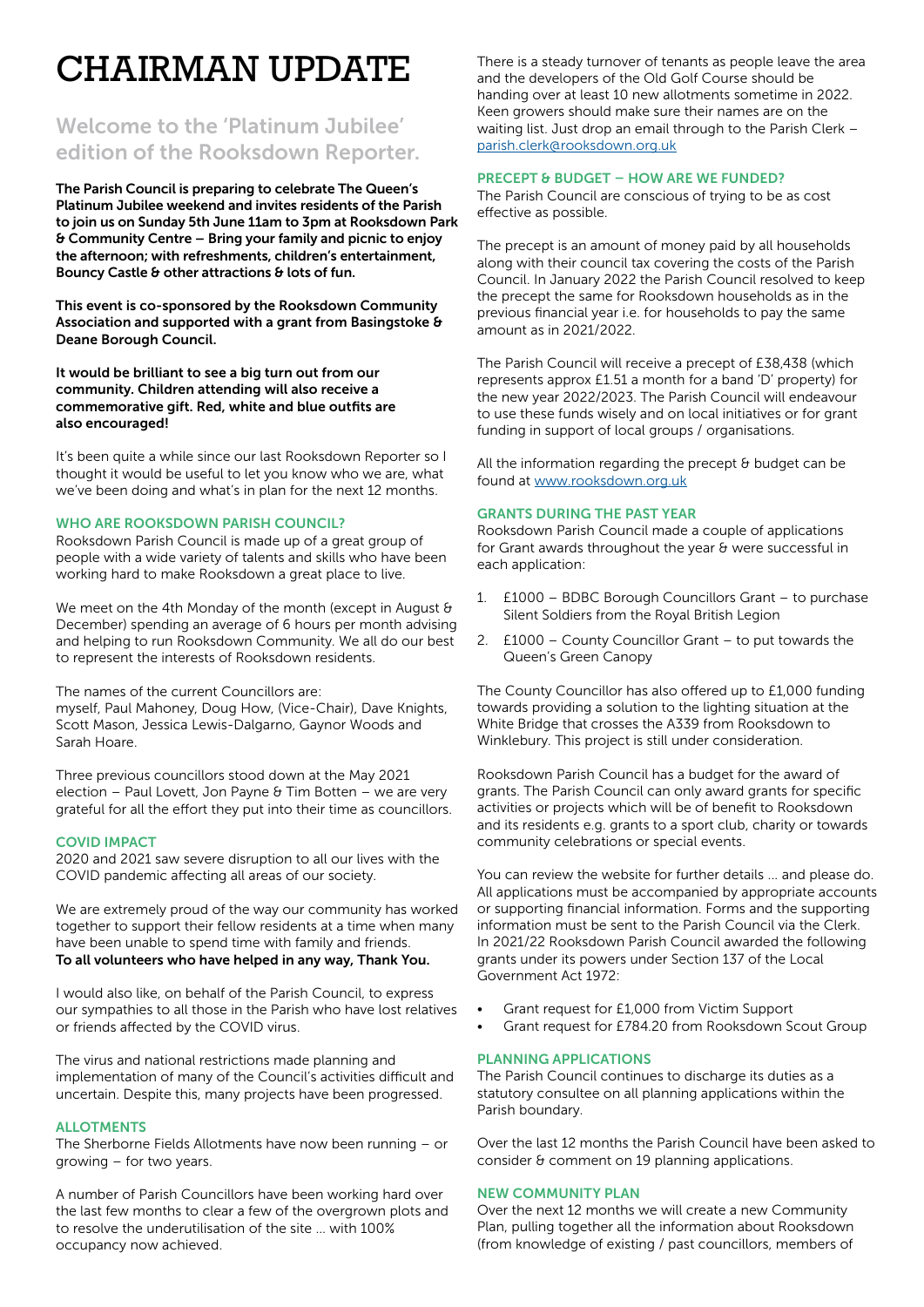the Community Association, Local Plan for the whole of the Borough, 'Rooksdown Master Plan' which dates from the earlier periods of building, new and recent significant planning applications, building phases etc). This information will then be published on our Parish Council website.

We intend that this Plan will be a source of knowledge about the recent history of the area, including specifically a source of information about any ongoing projects like the Main Hall. We hope this will help residents and Parish Councillors alike to understand what has gone before, so that we can plan for the future.

Any members of the Public who want to contribute should reach out to the Clerk.

PARISH COUNCIL PRIORITIES FOR THE NEXT 12 MONTHS

Further works / initiatives that will take place over the next 12 months include, but not limited to:

- Commemorating the Queen's Platinum Jubilee in Rooksdown
- Compilation of Rooksdown Community Plan, as above
- Planning for Projects/Events throughout the year (including celebrations like Diwali, Christmas etc)
- Original Tommy Soldier, Unknown Tommy & Unknown Women in War statues installation to reflect Rooksdown's historical connection to the treatment of soldiers in the First World War, and the personal connections of our residents
- Lighting improvements on the White Bridge over the A339 linking Rooksdown to Winklebury to aid safety
- Replacement of the wooden knee rail fencing as part of the LIF application (2019)
- Car Parks on Peggs Way transfer of ownership from Taylor Wimpey as part of the adoption of the Southern Area
- Working with Taylor Wimpey as they conclude the adoption of The Avenue/Southern Area
- Setting up of the new Allotments
- Working with the Developers to be considerate neighbours to the residents of Rooksdown
- Continue to work with the Hospital in terms of the parking issues, litter, speeding & the future of the hospital facility
- Main Hall progress the handover of the Community facilities
- Identifying new locations for Parish Council noticeboards & improving the use of noticeboards / social media
- Reintroducing a quarterly Rooksdown Reporter
- Installing Salt / Grit bins in the unadopted areas of Rooksdown

#### AND FINALLY …

Many thanks to the three Borough Councillors for the Borough ward of Sherborne St John and Rooksdown, Cllrs Simon Bound, Jay Ganesh and Tristan Robinson and the County Councillor, Cllr Arun Mummalaneni.

Many thanks to Vice Chair, Cllr Doug How, for his persistence in holding the Developers at Squirrel Wood to task over the underpass from Winklebury through to Rooksdown, their general consideration towards residents in Rooksdown and liaising with the Hospital over parking issues, smoking & general litter & for keeping residents updated on Social Media on all these matters.

Many thanks also to Gordon, the Rooksdown Parish Council Handyman for his efforts to keep Rooksdown neat and tidy, keeping paths clear, picking up litter and mending fences.

I just wanted to finish by saying a massive thank you to all the Parish Council members for the work they have put in, all of which is on a voluntary basis without personal reward to make Rooksdown a great place to live.



We currently have 2 vacancies on the Parish Council. If you think you might like to consider becoming a Parish Councillor and help shape our Rooksdown community, which does not take up a great deal of your time and is a very worthwhile & rewarding community service, and you would like to know more about what is involved or any other information, then please speak to me or any of the Parish Councillors, or email the Clerk – parish.clerk@rooksdown.org.uk

Thanks for your co-operation & support.

I look forward to meeting you out and about in Rooksdown, and especially at the Jubilee Picnic on Sunday 5 June.



Cllr Paul Mahoney Chairman – Rooksdown Parish Council cllr.paul.mahoney@rooksdown.org.uk

## PLATINUM JUBILEE WORDSEARCH

skills to the test and see how many you can find!

|                  | F                            | E | R | T | D | C                              | L        | M | D            | A            | U                               | K | C            | O            | R            |
|------------------|------------------------------|---|---|---|---|--------------------------------|----------|---|--------------|--------------|---------------------------------|---|--------------|--------------|--------------|
|                  | U                            | Н | I | P | L | A                              | T        | ı | N            | U            | M                               | F | E            | T            | E            |
|                  | J                            | F | B | S | D | S                              | J        | M | $\circ$      | C            | S                               | E | L            | E            | $\mathsf{I}$ |
|                  | V                            | B | Q | R | A | T                              | Q        | N | A            | C            | A                               | ĸ | E            | I            | G            |
|                  | D                            | J | U | B | T | L                              | E        | E | $\mathsf{I}$ | B            | T                               | R | B            | O            | N            |
|                  | Υ                            | N | E | F | C | E                              | E        | Н | C            | N            | P                               | A | R            | T            | Y            |
|                  | E                            | U | E | L | ı | Z                              | A        | B | E            | T            | H                               | Υ | A            | $\mathsf{R}$ | S            |
|                  | S                            | G | N | A | T | U                              | G        | н | C            | H            | L                               | D | T            | Υ            | E            |
|                  | X                            | B | Н | G | H | A                              | B        | P | A            | $\mathsf{R}$ | U                               | E | E            | B            | V            |
|                  | N                            | M | U | S | I | C                              | S        | A | R            | O            | B                               | G | Н            | I            | E            |
|                  | B                            | A | E | U | E | C                              | $\Omega$ | R | $\circ$      | N            | A                               | T | $\mathsf{I}$ | O            | N            |
|                  | ı                            | A | F | C | Υ | R                              | E        | A | Н            | E            | U                               | S | E            | N            | T            |
|                  | Q                            | M | X | H | P | $\circ$                        | T        | D | M            | A            | J                               | E | S            | T            | Y            |
|                  | S                            | R | G | T | R | W                              | F        | E | $\mathsf{I}$ | R            | U                               | S | D            | I            | O            |
|                  | U                            | Ε | H | Μ | O | Ν                              | Α        | R | C            | H            | E                               | Η | N            | J            | D            |
|                  | <b>CAKE</b><br><b>CASTLE</b> |   |   |   |   | <b>FLAGS</b><br><b>JUBILEE</b> |          |   |              |              | <b>PARTY</b><br><b>PLATINUM</b> |   |              |              |              |
| <b>CELEBRATE</b> |                              |   |   |   |   | <b>MA'AM</b>                   |          |   |              |              | QUEEN                           |   |              |              |              |

CROWN **MONARCH** CROWN

**MAJESTY** MUSIC

REIGN **SEVENTY THRONE**